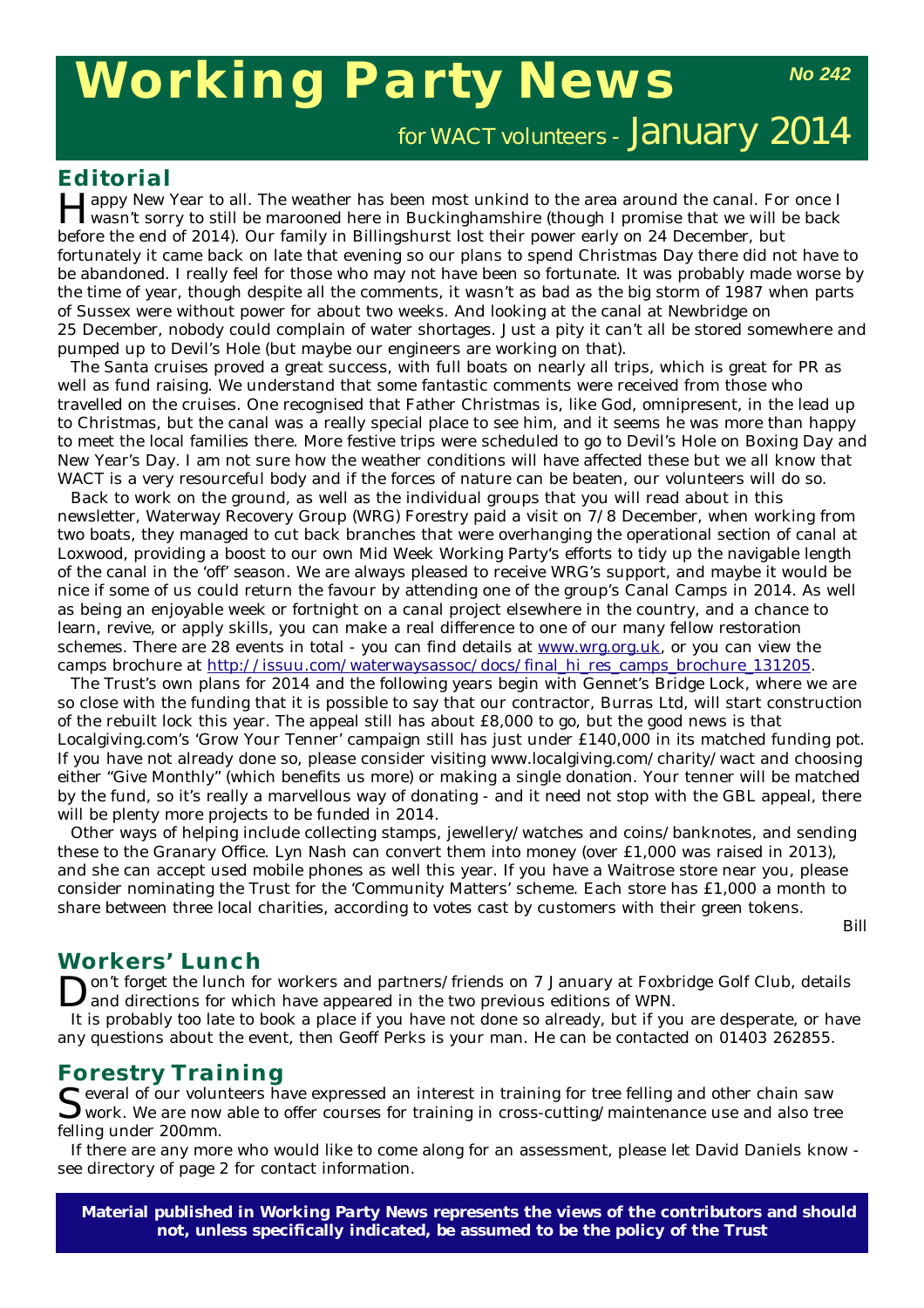### **Thursday and Sunday Group - Southland and GBL**

 $N$  Je had another first when Colin Durbridge made the final electrical connection to the GBL (Gennet's Bridge Lock) site. We have covered an area between the cabins to provide storage and a workspace, it's not really a workshop, but at least it's under cover. With this facility available some lighting and sockets could be put in enabling us to make a start on brick cutting and security marking of the electrical equipment.

Completion of the GBL access road and tidying up the edges took quite a few weeks, but it is now suitable for the horses using the bridleway as well as the other traffic. We still need to complete the bridleway diversion around where the lock bridge will be.

Reports of water going under the structure at Gennet's Pound Sluice have been investigated and a large hole has been found. To enable this investigation, the stop planks were removed, lowering the water in the pound. That was convenient too to ease work at the lock itself. The repair, a combination of concrete and clay, will be done when the weather permits. To accommodate the summer water level for the pound, modifications to the sluice will also be necessary. Over many years in the past, land drains have been installed in the field, which drain into the canal. To keep these flowing in winter will require the pound to have a winter water level. How this is to be achieved has yet to be decided but the sluice will probably be involved in regulating the levels.

WSCC's response to the submission by Hockley & Dawson of the Agreement In Principle (AIP) for the lock bridge has been received. This means the parapets can be 1.2m high, rather than the 1.8m that the Council was asking for previously. The AIP is the trigger for a legal agreement, which will have further conditions we will have to meet. We await a response from Ian Burton on outstanding environmental matters.

Removal of silt in the Devil's Hole pound continues. We were trying to achieve three days work each week. There have been some machine breakdowns causing delays, and of course the weather has been very wet, but in the New Year we will have another go. A visit by the WRG Forestry Team cleared a number of trees, some which were a problem for the hedging group and others offered potential hazards for the boat. The follow-up clearance was made possible by using our Case 13t digger.

The centre line of another alternative route for the canal in Sidney Wood has been marked out, and we have obtained agreement from Forest Enterprise which will allow us to carry out the further clearance which will enable the necessary topographical survey.

**Join us**. The Thursday & Sunday Group generally meets at 09:30. Next meeting is scheduled for 6 Jan 2014. For information about where we are and what we are doing, or to get the latest job list, please ring 07717 855340.

*Eric Walker*

#### **The Mrs Bucket Group - keeping up appearances on Mondays**

As anticipated in our last report, the two outings in December were held in Sidney Wood cutting back<br>A the brambles and tree branches etc on both sides of the canal. So far we reckon we have completed about one third of the 1,500yds between Firtree Copse and lock 16.

We shall need at least another two meetings to finish the whole distance. Accordingly it looks as if we shall continue there in January (6th and 20th), weather permitting. This will, of course, be subject to confirmation by our leader, John Empringham.

Happy New Year to all.

*Nick Wood*

| <b>Name</b>           | <b>Group/Project</b>         | Tel                                     | e-mail                         |
|-----------------------|------------------------------|-----------------------------------------|--------------------------------|
| <b>WACT Office</b>    | General enquiries            | 01403 752403                            | office@weyandarun.co.uk        |
| David Daniels         | Visiting working parties     | 01483 505566 Mon-<br>Thurs 8.30-12.30pm | support@weyandarun.co.uk       |
| <b>Michael Bates</b>  | Health & Safety Officer      | 07786 323515                            | michael_bates@weyandarun.co.uk |
| Eric Walker           | Loxwood Projects             | 07717 855340                            | tsg@weyandarun.co.uk           |
| Ray Pick              | <b>MidWeek Working Party</b> | 01483 272443                            | anne.pick@btinternet.com       |
| John Empringham       | Monday Group                 | 01483 562657                            | mondaygroup@weyandarun.co.uk   |
| <b>Kev Baker</b>      | Loxwood Link                 | 02380 861074                            | loxwoodlink@weyandarun.co.uk   |
| John Smith            | <b>Tickner's Depot</b>       | 01903 235790                            | depot@weyandarun.co.uk         |
| <b>Tony Clear</b>     | Winston's Group              | 01903 774 301                           | winstonsgroup@weyandarun.co.uk |
| <b>Keith Nichols</b>  | Hedge laying                 | 01403 753882                            | hedging@weyandarun.co.uk       |
| <b>Bill Nicholson</b> | Northern working parties     | 01844 343 369                           | bill@nwpg.org.uk               |
| <b>Bill Thomson</b>   | <b>Working Party News</b>    | 07777 668 928                           | bill_thomson@weyandarun.co.uk  |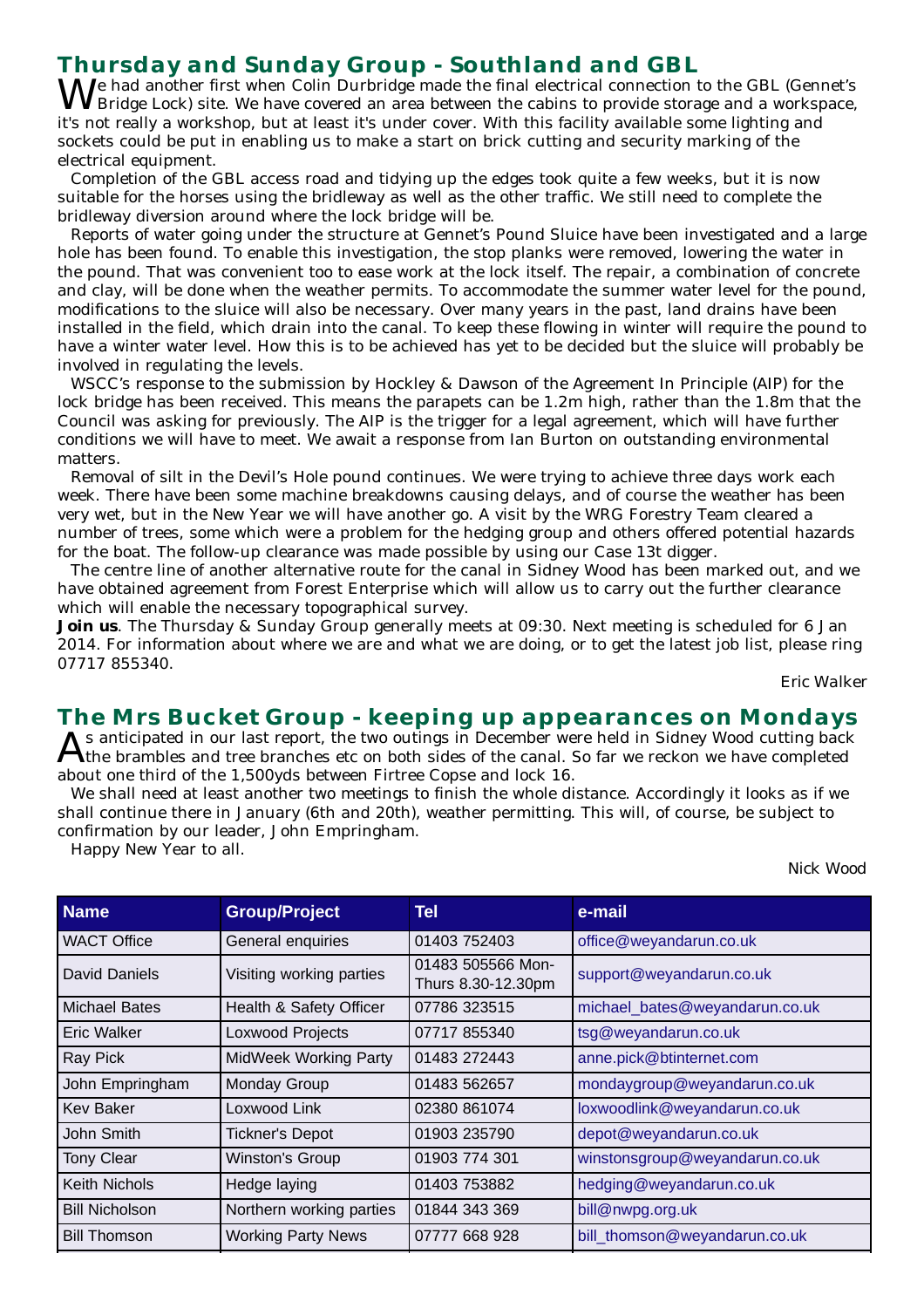### **Tickner's Heath Depot**

 $\bm{M}$ ell, no doubt you have survived the turkey, mince pies etc and have not been too sorely troubled by this awful weather. Here at the depot we had a rather short month. I did offer the team the chance to attend Tickner's on the last Wednesday in the month but as you can guess the team's replies were unprintable (you can't get the staff).

You will no doubt remember that in the last edition Peter Foulger had acquired some items which he thought were within our capabilities to fix. How right he was (in two cases out of three that is). Our technical wizards (Francis Wellerd, Mick Jones, Ken Bacon and Richard Powell) turned their attention first to the 3in pumps. Various labels were attached to the items, one saying that the head gasket had gone (where? you may ask) and that the other had a broken impeller. After stripping them it was found that neither was strictly true. Yes, one part of the impeller cover was broken but on reassembling it was found that it pumped water at a very reasonable rate. The other started and ran perfectly, granted after a bit of fine tuning by the team. Both were tested using our test tank (an old skip really) and showed a remarkable ability to shift water - in fact far superior to any of the comparable pumps we have at the depot. All in all, both turned out to be a good addition to the Trust's equipment.

We then turned our attention to the other item, which was a Briggs & Stratton powered Hydrovane compressor. This has proved a rather different kettle of fish and has caused us a lot of head scratching and mumbling. Luckily Francis Wellerd had done a course on said compressors, but as that was some years ago, bringing it all back to mind took some effort, but we are slowly getting there. Mind you, our task was made harder by someone deciding to butcher the carburettor in an effort to strip it down. So at the moment we are waiting for new parts. Whether we will ever see the compressor operational is another matter, as at the moment the electrics are a nightmare. Parts are missing, and there seems to be no discernable indication what does what and goes where, but our electrical wizard Mick Jones is on the case. With luck, and helpful suggestions from other members of the team, all is not yet lost. At least if all else fails the Trust will have a serviceable 16hp Briggs & Stratton engine.

Ken Bacon has continued his ministrations at the Granary loo. Next on his agenda is to do a bit of work to the walls, which have suffered with age. He then intends to give the floor a good coat of paint supplied by yours truly (paid for by the Trust I should add) then it will hopefully be 'job done'.

Our last member of the team, David Robson, when not engaged in rock breaking (I told him not to be too cheeky), is helping Dave Kersley deliver fencing and hedging material. David R has turned out to be a dab hand with the circular saw, cutting up old scaffolding planks to provide fuel for the braziers on the Santa cruises. Well done David.

Dave Kersley of course continues to be everywhere and anywhere delivering what is needed by the working parties. He even managed to shift nearly all of the road planings heap that has laid in the yard for many years. No doubt Eric and his crew put the stuff to good use. Hopefully Dave's task was made easier after the team had moved various cement mixers and a pile of hardboard, and cleared a path so that he could get at the stuff.

Well I think that about it for this month let's hope for better weather in 2014 so all the best for the coming year.

*John Smith, on behalf of the Tickner's Team*

### **Hedgelaying Team**

Happy, drier (it won't be) New Year to all and sundry. Friday the 13th (our last work day) lived up to expectations as I had the awful news that Bob McHardy had died in hospital on the Monday/Tuesday of that week, after an accident (the real meaning of the word) on that Monday evening. Bob was a quiet, unassuming man who worked hard with the team after having had a long journey to the site by bus and fold-up bike from Burgess Hill and then the same journey back afterwards in the dark. Who else would do that? I feel doubly sad because his incredible efforts for the Trust did not seem

| <b>Working Party Diary</b>                                |                                                         |                                                  |  |  |
|-----------------------------------------------------------|---------------------------------------------------------|--------------------------------------------------|--|--|
| Every Sunday and Thursday                                 | Mainly construction work                                | <b>Contact Eric Walker for details</b>           |  |  |
| Usually first & third Mondays of<br>the month             | 'Mrs Bucket' - Keeping Up<br>Appearances                | Details from John Empringham                     |  |  |
| Every Wednesday                                           | Mid-Week Working Party                                  | Check with Ray Pick for confirmation of<br>venue |  |  |
| Every Wednesday (plus Thursday<br>and Sunday as required) | Loxwood Link Maintenance                                | <b>Check with Kev Baker</b>                      |  |  |
| Every Wednesday                                           | Maintenance sessions at Tickner's<br><b>Heath Depot</b> | Contact John Smith/Ken Bacon                     |  |  |
| <b>Tuesdays or Fridays</b>                                | <b>Winston Harwood Group</b>                            | Contact Tony Clear for details                   |  |  |
| 7 January 2014                                            | Navvies' lunch, Foxbridge GC                            | Contact Geoff Perks, 01403 262855                |  |  |